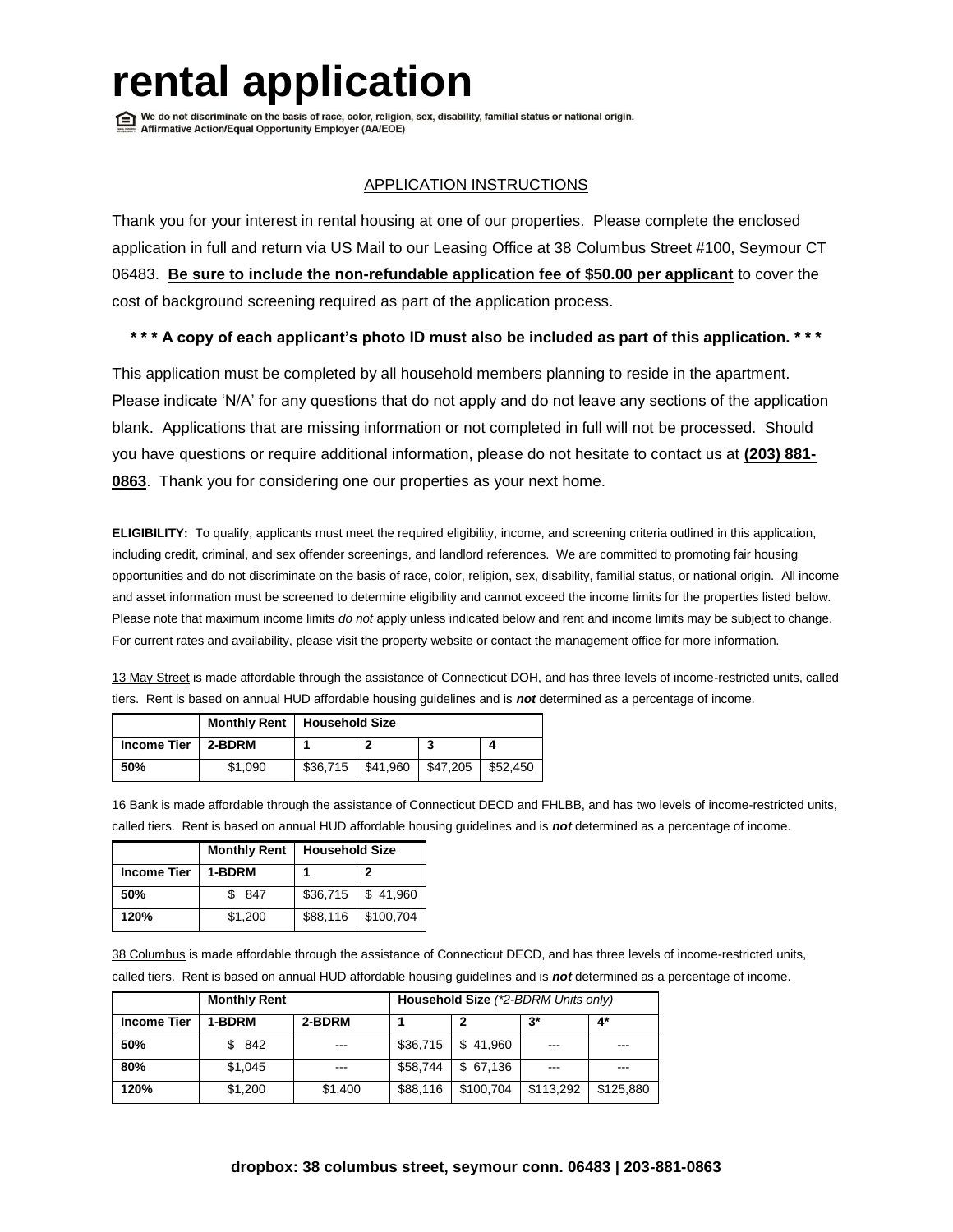| <b>OFFICE USE ONLY</b>                                                                                                                                     | Received:                                                                                                                                                                                                                            |  | ID#:               |  |  |  |  |
|------------------------------------------------------------------------------------------------------------------------------------------------------------|--------------------------------------------------------------------------------------------------------------------------------------------------------------------------------------------------------------------------------------|--|--------------------|--|--|--|--|
| Please indicate the property that you are applying for:<br>$\Box$ 16 Bank (age 55+) $\Box$ 38 Columbus (age 55+) $\Box$ May $\Box$ Division $\Box$ Rutland |                                                                                                                                                                                                                                      |  |                    |  |  |  |  |
| A. GENERAL INFORMATION                                                                                                                                     | Applicant Name(s): <u>contract the contract of the contract of the contract of the contract of the contract of the contract of the contract of the contract of the contract of the contract of the contract of the contract of t</u> |  |                    |  |  |  |  |
|                                                                                                                                                            |                                                                                                                                                                                                                                      |  | State: <u>Zip:</u> |  |  |  |  |
|                                                                                                                                                            | Telephone No. <u>Contract Communication</u> Email address: Communication Communication Communication Communication Co                                                                                                                |  |                    |  |  |  |  |
|                                                                                                                                                            |                                                                                                                                                                                                                                      |  |                    |  |  |  |  |
|                                                                                                                                                            | Amount of current monthly rental or mortgage payment: \$ _________________________                                                                                                                                                   |  |                    |  |  |  |  |
| If owned, do you receive monthly rental income from property? $\Box$ Yes $\Box$ No (check one)                                                             |                                                                                                                                                                                                                                      |  |                    |  |  |  |  |
| Check utilities paid by you: $\Box$ Heat $\Box$ Electricity $\Box$ Gas $\Box$ Other (specify): $\Box$                                                      |                                                                                                                                                                                                                                      |  |                    |  |  |  |  |
| Approximate monthly cost of utilities paid by you (excluding phone and cable TV): \$                                                                       |                                                                                                                                                                                                                                      |  |                    |  |  |  |  |
| Bedroom size requested: □ 1-BDRM □ Handicapped 1-BDRM □ 2-BDRM □ Handicapped 2-BDRM                                                                        |                                                                                                                                                                                                                                      |  |                    |  |  |  |  |
| Do you currently have a Section 8 Voucher: $\Box$ Yes $\Box$ No (check one)                                                                                |                                                                                                                                                                                                                                      |  |                    |  |  |  |  |
|                                                                                                                                                            |                                                                                                                                                                                                                                      |  |                    |  |  |  |  |

B. **HOUSEHOLD COMPOSITION**: List all persons, including yourself, who will be living in the apartment. List head of household first.

| <b>Name</b> | Relationship | Gender | <b>Social</b><br>Security # | <b>Birth Date</b> | <b>Place of Birth</b> |
|-------------|--------------|--------|-----------------------------|-------------------|-----------------------|
|             | Head         |        |                             |                   |                       |
| 2.          |              |        |                             |                   |                       |
| 3.          |              |        |                             |                   |                       |
| 4.          |              |        |                             |                   |                       |

Have there been any changes in household composition in the last twelve months?  $\Box$  Yes  $\Box$  No If yes, please explain:

Do you anticipate any changes in household composition in the next twelve months?  $\Box$  Yes  $\Box$  No If yes, please explain: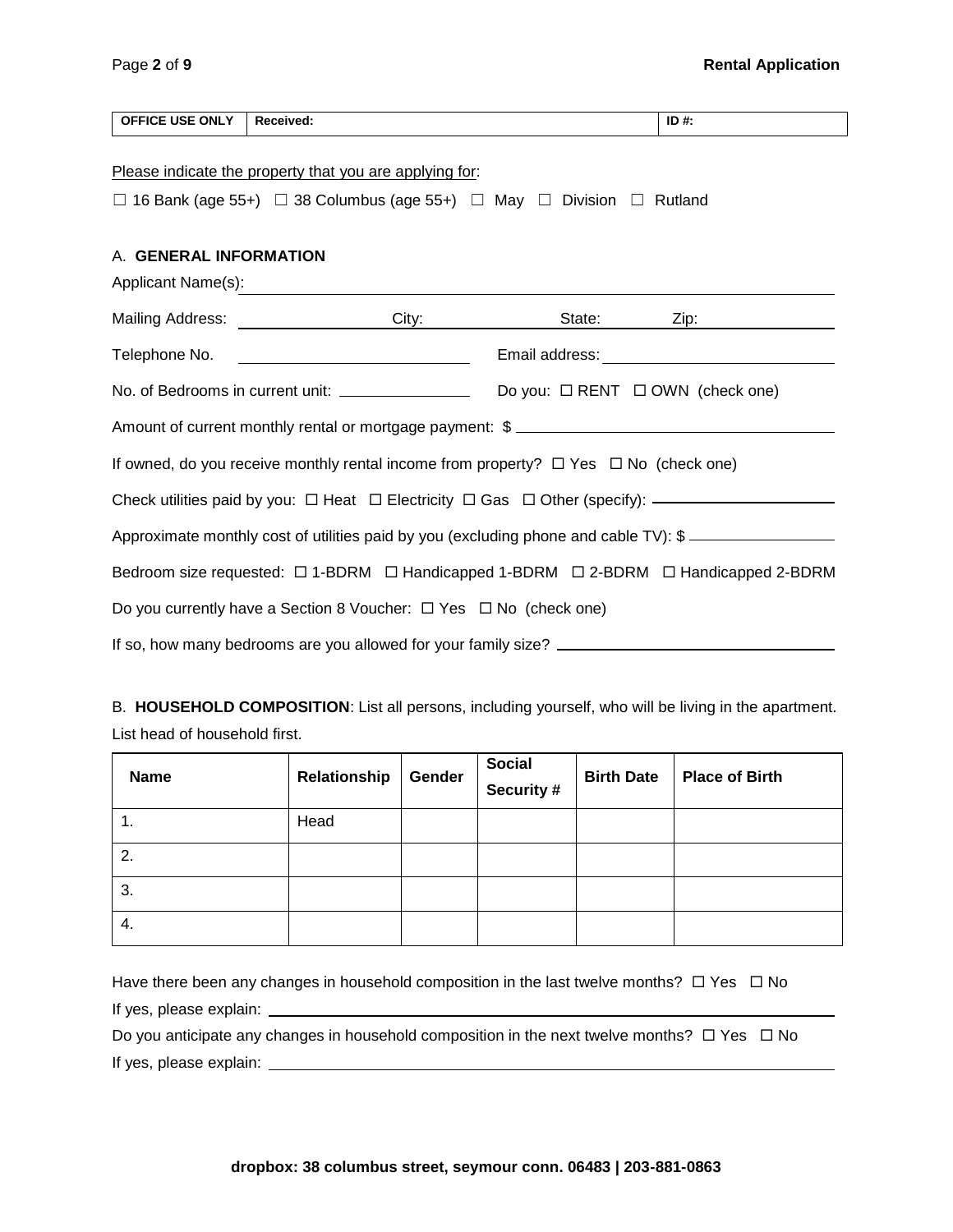# B. **HOUSEHOLD COMPOSITION** (cont'd)

Will any household members be or have been full-time students during 5 calendar months of this year or plan to be in the next calendar year at an educational institution (other than a correspondence school) with regular faculty/students?  $\Box$  Yes  $\Box$  No (If yes, please answer the following questions:)

| Are any full-time student(s) married and filing a joint tax return?                     | $\Box$ Yes | $\Box$ No |
|-----------------------------------------------------------------------------------------|------------|-----------|
| Are any student(s) enrolled in a job-training program receiving assistance under        | $\Box$ Yes | $\Box$ No |
| the Job Training Partnership Act?                                                       |            |           |
| Are any full-time student(s) a TANF or a title IV recipient?                            | $\Box$ Yes | $\Box$ No |
| Are any full-time student(s) a single parent living with his/her minor child who is not | □ Yes      | ⊟ No      |
| a Dependent on another's tax return?                                                    |            |           |

# C. **INCOME**: List ALL sources of income as requested below. If a section doesn't apply, write 'N/A.'

| <b>Household Member Name</b> | <b>Sources of Income</b>          |  | <b>Gross Monthly</b> |
|------------------------------|-----------------------------------|--|----------------------|
|                              |                                   |  | <b>Amount</b>        |
|                              | Social Security                   |  | \$                   |
|                              | Social Security                   |  | \$                   |
|                              | <b>SSI Benefits</b>               |  | \$                   |
|                              | <b>SSI Benefits</b>               |  | \$                   |
|                              | Pension (Source:                  |  | \$                   |
|                              | Pension (Source:                  |  | \$                   |
|                              | VA Benefits (Claim #              |  | \$                   |
|                              | VA Benefits (Claim #              |  | \$                   |
|                              | <b>Unemployment Compensation</b>  |  | \$                   |
|                              | <b>Unemployment Compensation</b>  |  | \$                   |
|                              | <b>Title IV/TANF</b>              |  | \$                   |
|                              | <b>Title IV/TANF</b>              |  | \$                   |
|                              | <b>Contributions to Household</b> |  | \$                   |
|                              | Full-time Student Income          |  | \$                   |
|                              | Full-time Student Income          |  | \$                   |
|                              | Interest Income (Source:          |  | \$                   |
|                              | Interest Income (Source:          |  | \$                   |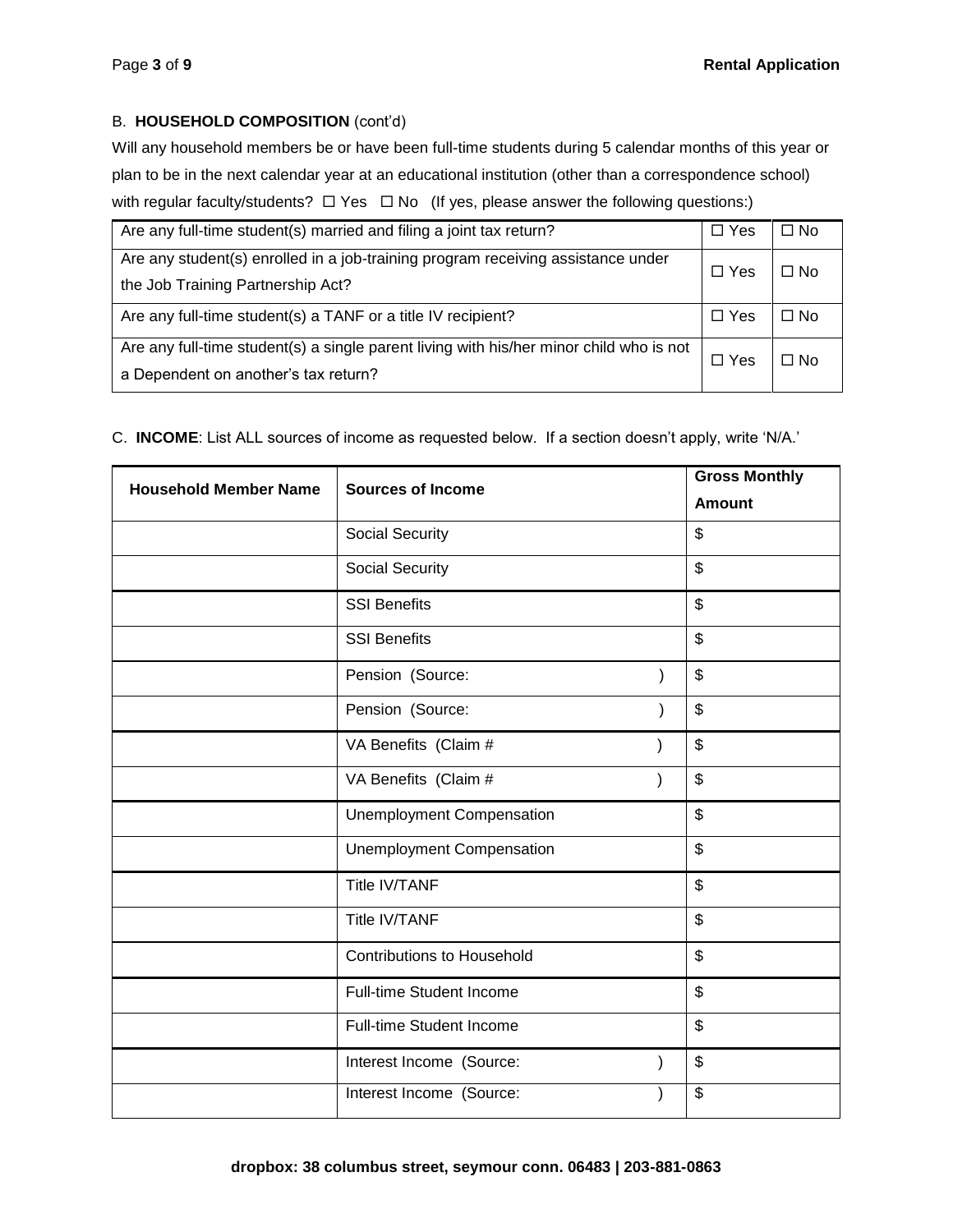# C. **INCOME** (cont'd)

| <b>Household Member Name</b>                                              | <b>Sources of Income</b>                     | <b>Gross Monthly</b> |  |
|---------------------------------------------------------------------------|----------------------------------------------|----------------------|--|
|                                                                           |                                              | <b>Amount</b>        |  |
|                                                                           | Interest Income (Source:                     | \$                   |  |
|                                                                           | Interest Income (Source:<br>$\mathcal{E}$    | \$                   |  |
|                                                                           | Long-term Medical Care Insurance Payments in | \$                   |  |
|                                                                           | excess of \$180/day                          |                      |  |
|                                                                           | <b>Wages Amount</b>                          | \$                   |  |
|                                                                           | Employer:                                    |                      |  |
|                                                                           | Position Held:                               |                      |  |
|                                                                           | How long employed:                           |                      |  |
|                                                                           | <b>Wages Amount</b>                          | \$                   |  |
|                                                                           | Employer:                                    |                      |  |
|                                                                           | Position Held:                               |                      |  |
|                                                                           | How long employed:                           |                      |  |
|                                                                           | Alimony                                      |                      |  |
|                                                                           | Are you legally entitled to receive alimony? | □ Yes □ No           |  |
|                                                                           | If yes, list the amount you are entitled to  | \$                   |  |
|                                                                           | receive.                                     |                      |  |
|                                                                           | Do you receive alimony?                      | $\Box$ Yes $\Box$ No |  |
|                                                                           | If yes, list the amount you receive.         | \$                   |  |
|                                                                           | <b>Child Support</b>                         |                      |  |
|                                                                           | Are you legally entitled to receive child    | □ Yes □ No           |  |
|                                                                           | support?                                     |                      |  |
|                                                                           | If yes, list the amount you are entitled to  | \$                   |  |
|                                                                           | receive.                                     |                      |  |
|                                                                           | Do you receive child support?                | □ Yes □ No           |  |
|                                                                           | If yes, list the amount you receive.         | \$                   |  |
|                                                                           | Other Income:                                | \$                   |  |
| <b>TOTAL GROSS ANNUAL INCOME</b> (monthly amount listed above x 12)<br>\$ |                                              |                      |  |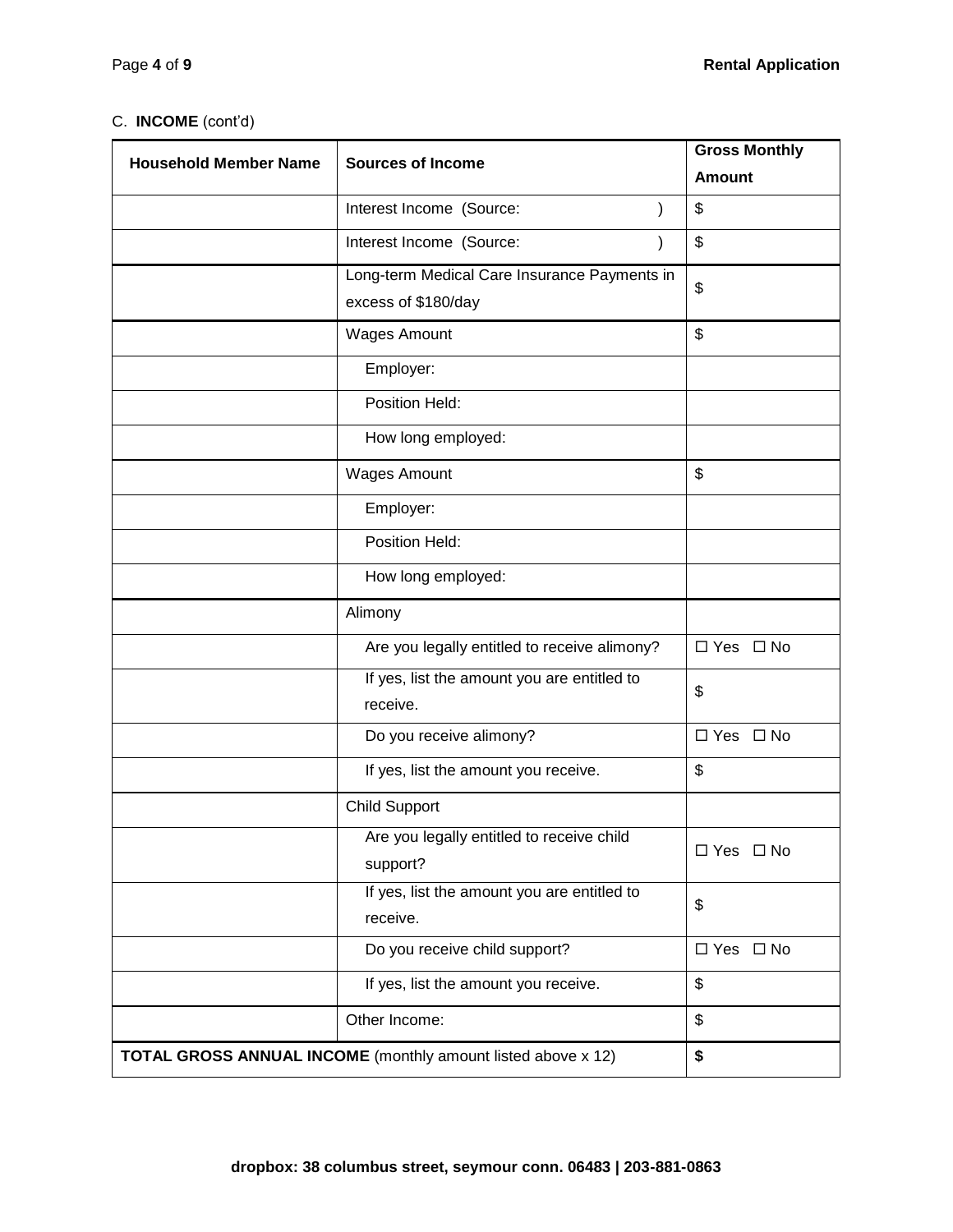# C. **INCOME** (cont'd)

| TOTAL ANNUAL INCOME FROM PREVIOUS YEAR                                                              | \$                   |  |  |  |
|-----------------------------------------------------------------------------------------------------|----------------------|--|--|--|
| Do you anticipate any changes in this income in the next 12 months?                                 | $\Box$ Yes $\Box$ No |  |  |  |
| Is any member of the household legally entitled to receive income assistance?                       | $\Box$ Yes $\Box$ No |  |  |  |
| Is any member of the household likely to receive income or assistance of any kind (monetary or not) |                      |  |  |  |
| from someone who is not listed as a household member in in this application? $\Box$ Yes $\Box$ No   |                      |  |  |  |
| If yes to any of the above, please explain:                                                         |                      |  |  |  |
| Is income received? $\Box$ Yes $\Box$ No                                                            |                      |  |  |  |

# D. **ASSETS**: Provide the following information for all members of the household.

# **Checking Accounts**

| Bank:       |   |             | Bank:       |   |             |
|-------------|---|-------------|-------------|---|-------------|
| Address:    |   |             | Address:    |   |             |
| Account No. |   |             | Account No. |   |             |
| Int. Rate:  | % | Balance: \$ | Int. Rate:  | % | Balance: \$ |

# **Savings Accounts**

| Bank:       |   |             | Bank:       |   |             |
|-------------|---|-------------|-------------|---|-------------|
| Address:    |   |             | Address:    |   |             |
| Account No. |   |             | Account No. |   |             |
| Int. Rate:  | % | Balance: \$ | Int. Rate:  | % | Balance: \$ |

# **Certificates of Deposit**

| Bank:                          | Bank:                          |  |
|--------------------------------|--------------------------------|--|
| Address:                       | Address:                       |  |
| Account No.                    | Account No.                    |  |
| Balance: \$<br>Int. Rate:<br>% | Balance: \$<br>Int. Rate:<br>% |  |
| Penalty for early withdrawal:  | Penalty for early withdrawal:  |  |
| <b>Maturity Date:</b>          | <b>Maturity Date:</b>          |  |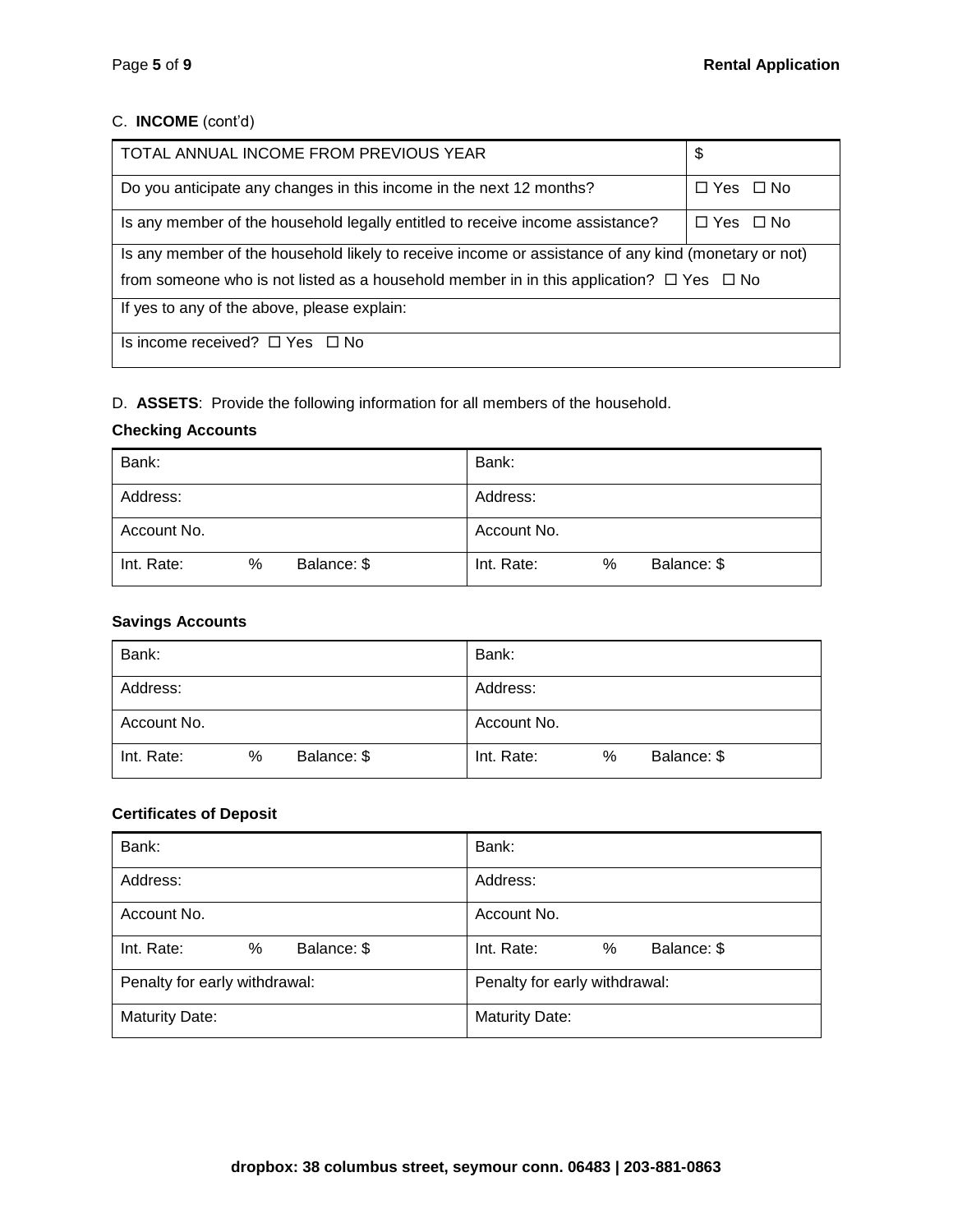# D. **ASSETS** (cont'd)

| <b>Bonds</b><br><b>Trust Accounts</b> |                           |  |  |
|---------------------------------------|---------------------------|--|--|
| Bank:                                 | Bank:                     |  |  |
| Address:                              | Address:                  |  |  |
| Present Value: \$                     | Account No.               |  |  |
| <b>Maturity Date:</b>                 | Balance: \$<br>Int. Rate: |  |  |

# **Life Insurance Policy**

| Policy $#$ :   | Policy #:      |
|----------------|----------------|
| Cash Value: \$ | Cash Value: \$ |

# **Stocks IRA's/401-K's** Name: Bank: Address: Address: Value: \$ Div. Rate: <br> Value: \$ Div. Rate:

# **Investment Property**

| Description:        | Description:        |
|---------------------|---------------------|
| Appraised Value: \$ | Appraised Value: \$ |

# **Real Estate**

| Do you own any property? $\Box$ Yes $\Box$ No |    |  |
|-----------------------------------------------|----|--|
| If yes, Type of property:                     |    |  |
| Location of property:                         |    |  |
| <b>Appraised Market Value</b>                 | \$ |  |
| Mortgage or outstanding loan(s) balance due   | \$ |  |
| Amount of annual insurance premium            | \$ |  |
| Amount of most recent tax bill                | \$ |  |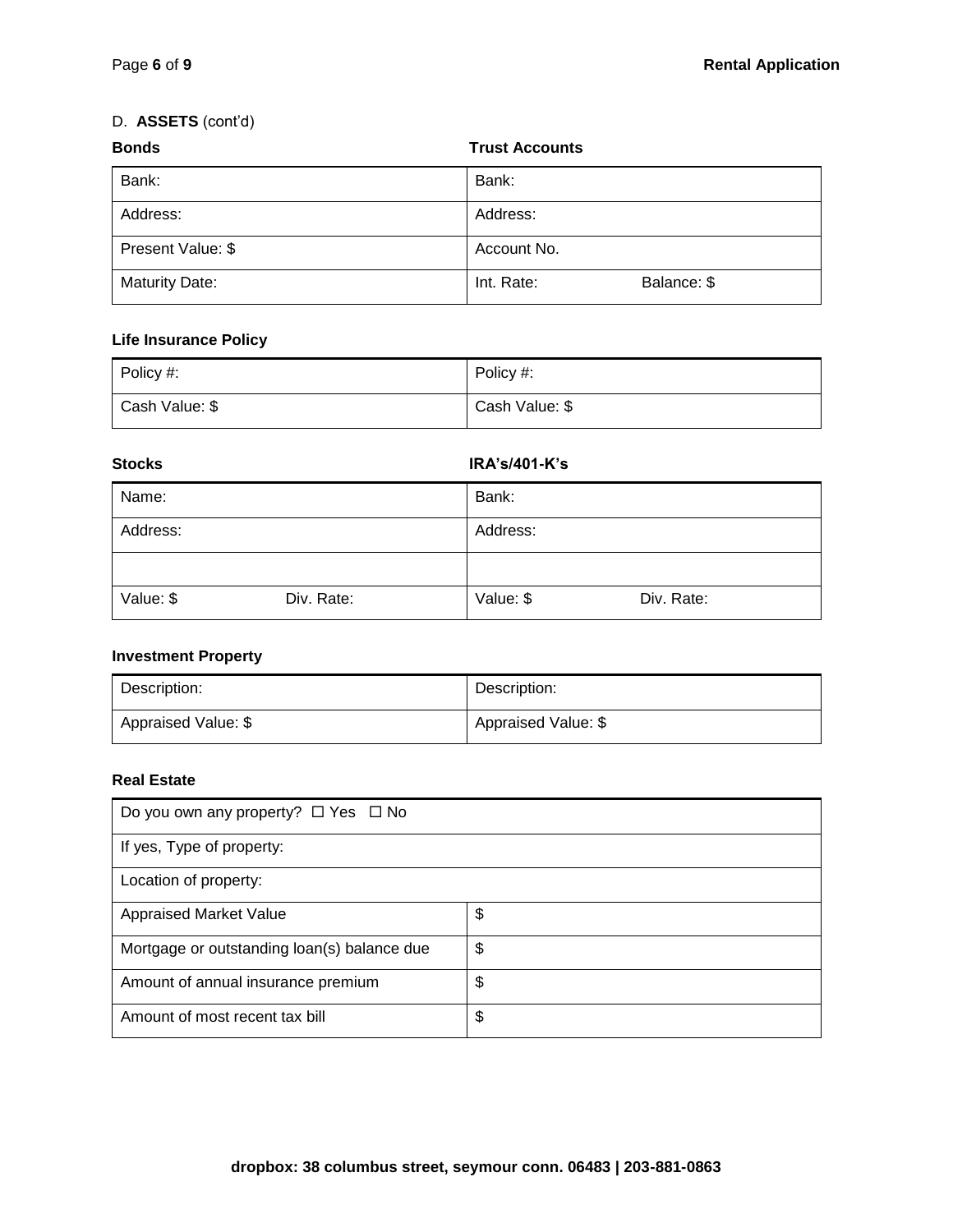# D. **ASSETS** (cont'd)

#### **Jointly Owned Assets**

Does any member of the household have an asset(s) owned jointly with a person who is NOT a

member of the household as listed in Section B of this application?  $\Box$  Yes  $\Box$  No

If yes, please describe:

Do they have access to the asset?  $\Box$  Yes  $\Box$  No

# **Disposal of Property**

| Have you sold or disposed of any property in the last two years? $\Box$ Yes $\Box$ No |                              |  |
|---------------------------------------------------------------------------------------|------------------------------|--|
| If yes, type of property:                                                             |                              |  |
| Market Value when sold/disposed: \$                                                   | Amount sold/disposed for: \$ |  |
| Date of Transaction:                                                                  |                              |  |

# **Disposal of Assets**

| Have you sold or disposed of any other asset(s) in the last two years (for example: given money to |  |  |
|----------------------------------------------------------------------------------------------------|--|--|
| relatives, set up Irrevocable Trust Accounts)? $\Box$ Yes $\Box$ No                                |  |  |
| If yes, please describe the asset:                                                                 |  |  |
| Amount disposed for: \$<br>Date of disposition:                                                    |  |  |

# **Other Assets**

Do you have any other assets not listed above (excluding personal property)?  $\Box$  Yes  $\Box$  No

If yes, please list:

# E. **ADDITIONAL INFORMATION**:

- 1. Are you or any member of your family currently using an illegal substance?  $\Box$  Yes  $\Box$  No
- 2. Have you or any member of your family ever been convicted of a felony?  $\Box$  Yes  $\Box$  No If yes, please describe:
- 3. Have you or any member of your family ever been evicted from any housing?  $\Box$  Yes  $\Box$  No If yes, please describe:
- 4. Have you ever filed for bankruptcy?  $\Box$  Yes  $\Box$  No If yes, please describe:
- 5. Will you take an apartment when one is available?  $\Box$  Yes  $\Box$  No Briefly describe your reasons for applying:
- 6. How did you hear about the apartment for which you are applying?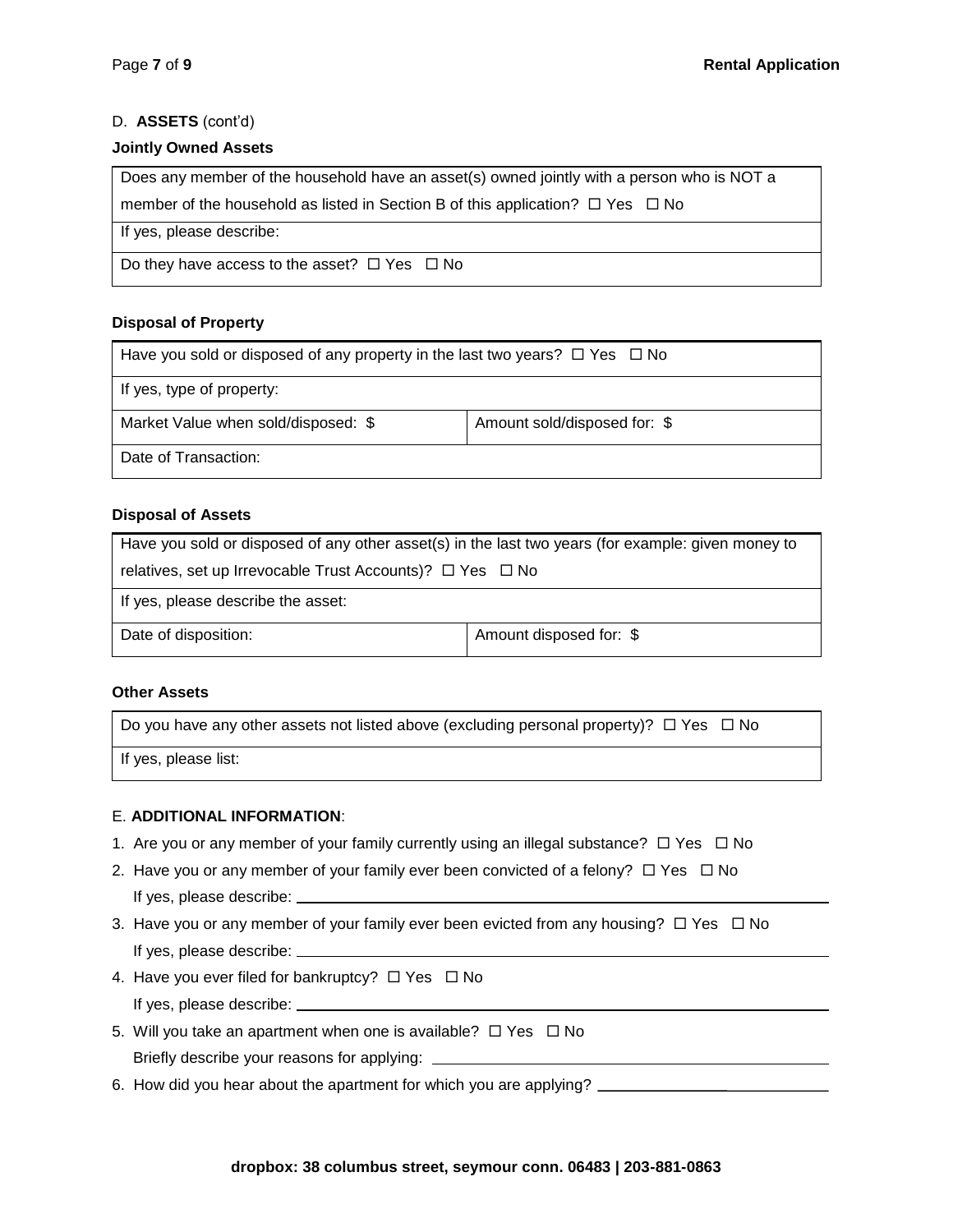# F. **REFERENCE INFORMATION**

#### **Landlord References for ALL Adults in Household**:

| <b>Current Landlord Name:</b>  |                                                       |  |
|--------------------------------|-------------------------------------------------------|--|
| Address of Apt.:               |                                                       |  |
| Email:                         |                                                       |  |
| Home Phone:                    | <b>Business Phone:</b>                                |  |
| How long have you lived there? | Is this landlord related to you? $\Box$ Yes $\Box$ No |  |
| <b>Prior Landlord Name:</b>    |                                                       |  |
| Address of Apt.:               |                                                       |  |
| Email:                         |                                                       |  |
| Home Phone:                    | <b>Business Phone:</b>                                |  |
| How long have you lived there? | Is this landlord related to you? $\Box$ Yes $\Box$ No |  |

#### **Emergency Contact**:

| Name:                                                                                             |               |  |
|---------------------------------------------------------------------------------------------------|---------------|--|
| Address:                                                                                          |               |  |
| Email:                                                                                            |               |  |
| Phone No.:                                                                                        | Relationship: |  |
| Can we contact the Emergency Contact listed above regarding this rental housing application if we |               |  |
| are unable to reach you? $\Box$ Yes $\Box$ No                                                     |               |  |

**Vehicles**: List any vehicle owned. *\*Please note that on-site parking is available on a limited basis only, subject to the terms of the parking policy which is available upon request.* 

| Type:                    | Type:                    |
|--------------------------|--------------------------|
| Year/Make:               | Year/Make:               |
| License Plate No.:       | License Plate No.:       |
| <b>Registered Owner:</b> | <b>Registered Owner:</b> |

# **Pets**

Do you own a pet?  $\Box$  Yes  $\Box$  No

If yes, please describe (include breed and weight):